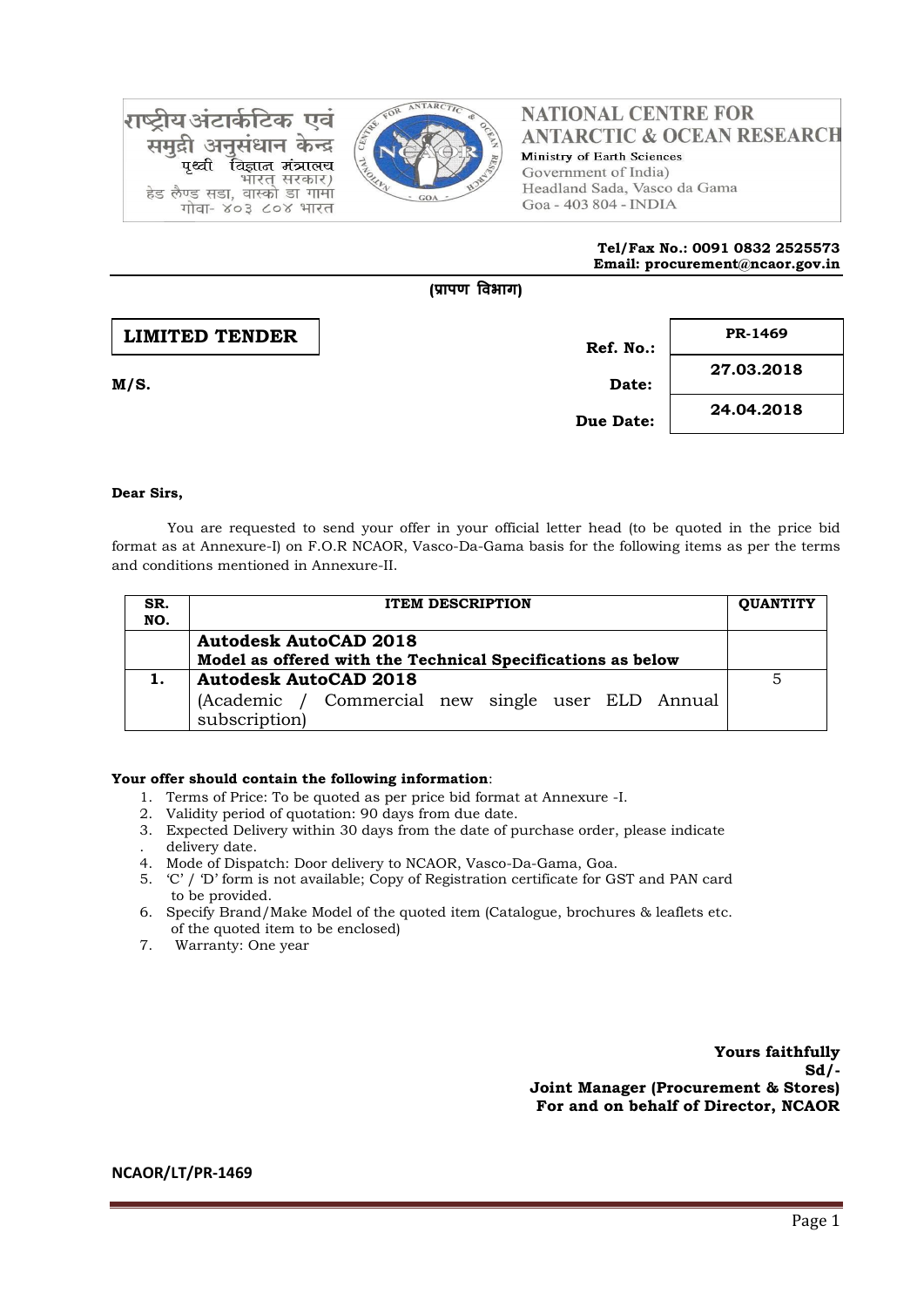**ANNEXURE I**

## **PRICE BID FORMAT**

 **To be quoted in the following format only on F.O.R, NCAOR, Vasco Da Gama, Goa Basis.**

| Sr. | <b>Item Description &amp; Specifications</b>     | Qty      | Unit     | Total    | <b>GST</b> | <b>Total</b>       |  |  |
|-----|--------------------------------------------------|----------|----------|----------|------------|--------------------|--|--|
| No. |                                                  |          | rate     | (Col.1x) | Amount     | Quoted             |  |  |
|     |                                                  |          | Quoted   | Col.2)   | & %        | Amount in          |  |  |
|     |                                                  |          | in INR   |          | applied    | <b>INR</b> (should |  |  |
|     |                                                  |          | (after   |          |            | not be more        |  |  |
|     |                                                  |          | offering |          |            | than MRP)          |  |  |
|     |                                                  |          | maximu   |          |            | $(Col.3 +$         |  |  |
|     |                                                  |          | m        |          |            | Col.4)             |  |  |
|     |                                                  |          | discount |          |            |                    |  |  |
|     |                                                  |          |          |          |            |                    |  |  |
|     |                                                  |          |          |          |            |                    |  |  |
|     |                                                  | (Col. 1) | (Col.2)  | (Col.3)  | (Col.4)    | (Col.5)            |  |  |
|     | <b>Autodesk AutoCAD 2018</b>                     |          |          |          |            |                    |  |  |
|     | <b>Technical</b><br>Model as<br>offered with the |          |          |          |            |                    |  |  |
|     | <b>Specifications as below</b>                   |          |          |          |            |                    |  |  |
| 1.  | <b>Autodesk AutoCAD 2018</b>                     | 5        |          |          |            |                    |  |  |
|     | (Academic / Commercial new single user           |          |          |          |            |                    |  |  |
|     | ELD Annual subscription)                         |          |          |          |            |                    |  |  |
|     | <b>Grand Total</b>                               |          |          |          |            |                    |  |  |
|     | Total amount inclusive of GST in words:          |          |          |          |            |                    |  |  |
|     |                                                  |          |          |          |            |                    |  |  |

- **GSTN:\_\_\_\_\_\_\_\_\_\_\_\_\_\_\_\_\_\_\_\_\_\_\_\_\_\_\_**
- **1. Validity: 90 days from the due date of tender.**
- **2. Delivery on or before (Please Specify): \_\_\_\_\_\_\_\_\_\_\_\_\_\_\_\_\_\_\_\_\_\_**
- **I/We accept all the terms & conditions of the enquiry and in case of award of purchase order we will supply goods as above.**

**Signature: Designation:**

 **Bidders Name with address & Seal:**

**Phone No.:**

 **Email Address:**

 **Date**:-

**NCAOR/LT/PR-1469**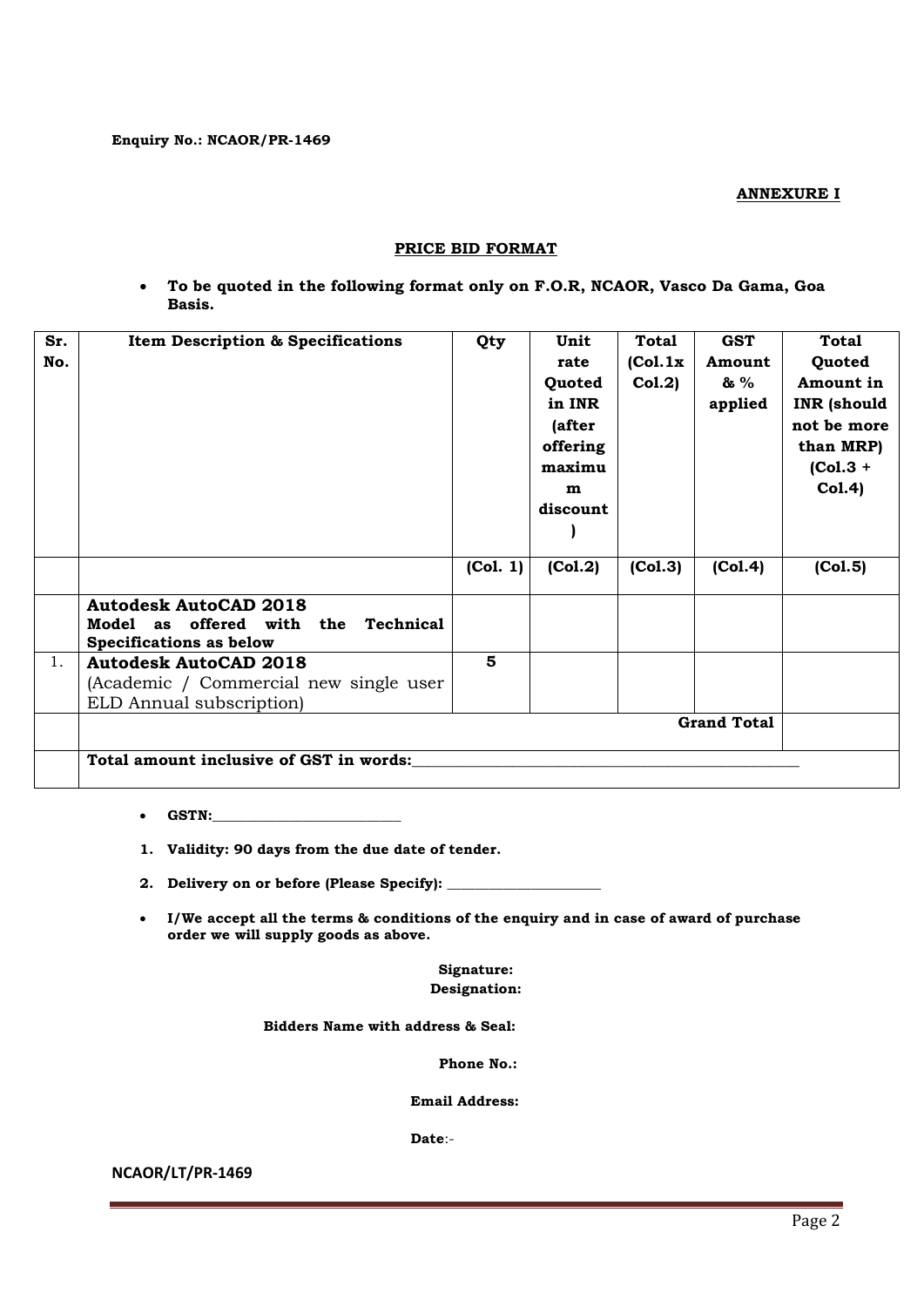# **PURCHASE ENQUIRY – GENERAL TERMS AND CONDITIONS**

1. This quotation and any order resulting from this Enquiry shall be governed by Terms and Conditions mentioned in this enquiry.

2. Where counter terms and conditions of business have been offered by this supplier, we shall not be deemed to be governed by these unless our specific written/ acceptance there of has been given.

3. No conditions and terms notice of which has not been given by the Supplier while submitting quotation will be considered by us if put forward in subsequent correspondence.

4. **Quotation:** Quotation should be **submitted only in given price bid format (Annexure I)**in a sealed envelope super scribed with Enquiry Number and Due Date and the same must reach our office on or before the Due Date. Quotations should preferably be typed and without any corrections and over writings.

5. **Specifications:** Materials should be offered strictly conforming to our specification. The deviation in specification if any should be clearly indicated by the supplier in his quotation. The supplier should also indicate make/type No. of the materials offered. Vague terms such as Best Indian, Best Indigenous. Imported Make should not be used.

6. The rate quoted against each should be in units stated in the Enquiry. Where quotations are in terms of units other than those specified, relationship between the two sets of units must be furnished.

7. **Samples:** Samples where asked for shall be submitted, free of all charges and should reach us before the Due Date of the Enquiry. Sample must be carefully packed and labeled clearly with enquiry No. & due date. We shall not be responsible in any way for the loss or damage of samples due to any reasons whatsoever. In the event of the non-acceptance of offer, supplier will have to remove the samples at his own expenses.

8. **Terms of prices:** Quotation should be submitted on F.O.R. Vasco or F.O.R. Destination price including transit Insurance. Preference will be given to such quotations. For quotations Ex-Works, Ex- godown/F.O.R. Dispatching Station, the approximate packing, forwarding & freight should be indicated by the supplier. Quotations from Local Suppliers should be delivered at our stores.

9. **Validity:** The quotation should remain valid for a **minimum period of 90 days from the Due Date of the Enquiry.** 

10. **Sales Tax: NCAOR is not entitled to issued Form C or D**. No Sales Tax or any other tax shall be payable by us unless payment of the same is specifically mentioned by the suppliers in their quotation and same is legally leviable.

11. **NCAOR is exempted from payment of Custom duty as per Government notification.**

12**. Duties / Taxes:** Percentagecharged should be clearly mentioned in the price bid.